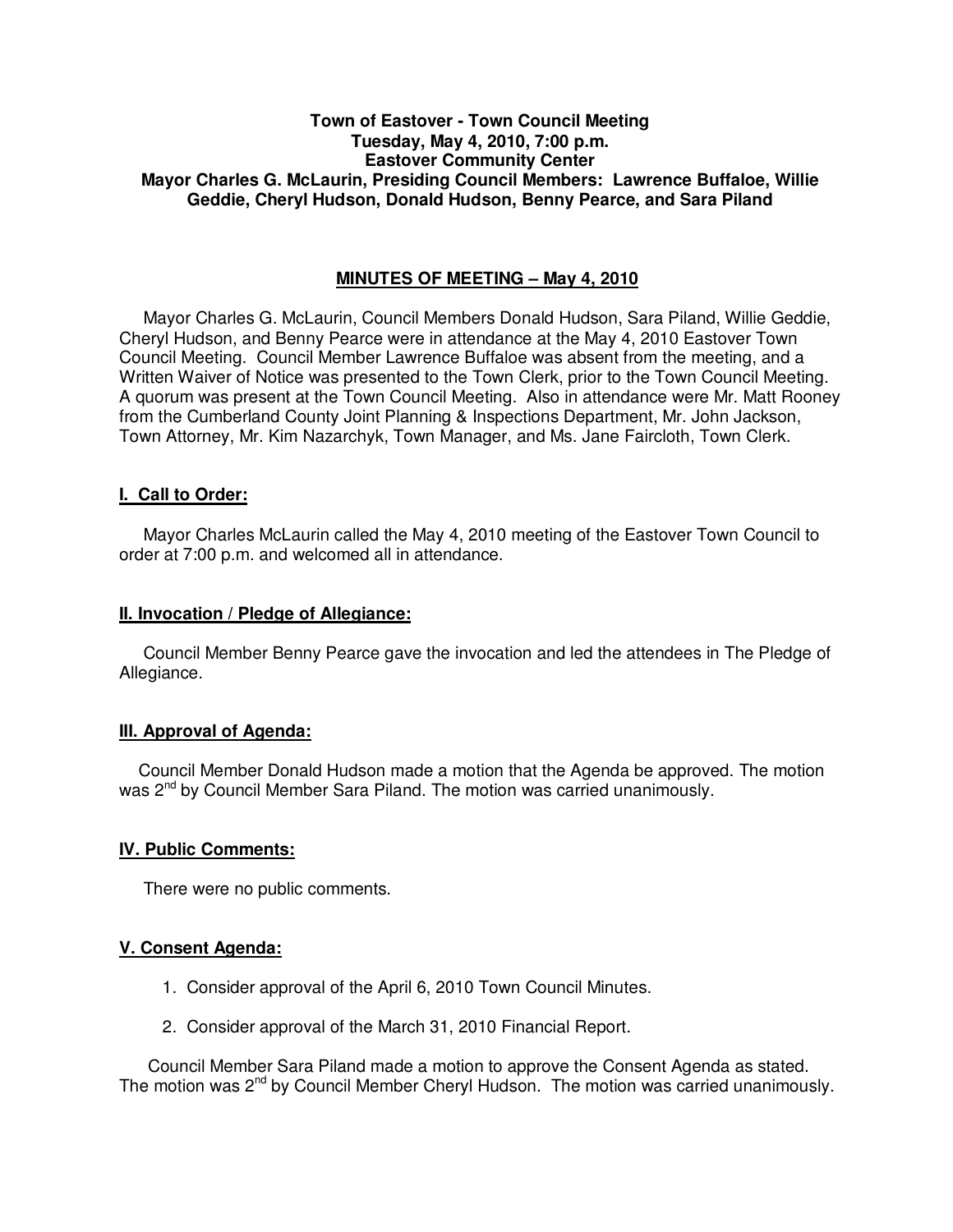## **VI. Proclamation – "Air Quality Awareness Week"**

 Council Member Donald Hudson read the Proclamation designating May 2 - May 8, 2010 as "Air Quality Week".

 Council Member Donald Hudson made a motion to approve the Proclamation for Air Quality Week. The motion was 2<sup>nd</sup> by Council Member Willie Geddie. The motion was carried unanimously.

### **Proclamation – "National Day of Prayer**"

 Mr. Kim Nazarchyk, Town Manager read the Proclamation designating May 6, 2010 as "National Day of Prayer". He stated that Salem Methodist Church is hosting the event on May 6, 2010 at 8:00 a. m.

 Council Member Cheryl Hudson made a motion to designate May 6, 2010 as "National Day of Prayer". Council Member Sara Piland 2<sup>nd</sup> the motion. The motion was carried unanimously.

### **VII. Discussion Agenda:**

#### **Agenda Item #1:**

### **Briefing by Mr. Morgan Johnson, Chairman Eastover Sanitary District.**

 Mr. Morgan Johnson gave the Town Council an update on the Eastover Sanitary District water projects. Mr. Johnson stated that the water is coming. He stated that the water project speaks for its self. The project Contractors have one year to have the project completed

 Mr. Johnson stated that NC State Legislators have Cumberland County designated as Urban; therefore that makes us ineligible for Grant monies from the State. He stated that this was established by the State Legislature. He stated that Cumberland County should be divided into Urban and Rural, as the Cape Fear River is the line. He said the West should stay Urban with the East changed to Rural. Mr. Johnson stated that there are only four counties in North Carolina that are designated as Urban, and Cumberland County is one of the four counties. He requested the Town Council's support, and support from House of Representative Rick Glazier and Senator Margaret Dickson in trying to get Cumberland County split into Urban and Rural.

#### **Agenda Item #2:**

### **Briefing by Mr. Mike Mason, Eastover Community Watch, President.**

 Mr. Mike Mason briefed the Town Council concerning the Community Watch Program. Mr. Mason stated we should all know our neighbors and to communicate with them. He stated the Community Watch Program offers drug prevention programs; sends email alerts to residents on theft and crime. He stated that they work closely with the Cumberland County Sheriff's Department and that Deputy Abels is "Johnny on the spot", and he communicates well with the Community Watch Program. Mr. Mason thanked the Town for the Community Watch signs and posts provided by the Town. Mr. Mason stated that the Hope Home Rest Home continues to be a problem. Council Member Sara Piland stated that she especially likes the email alerts.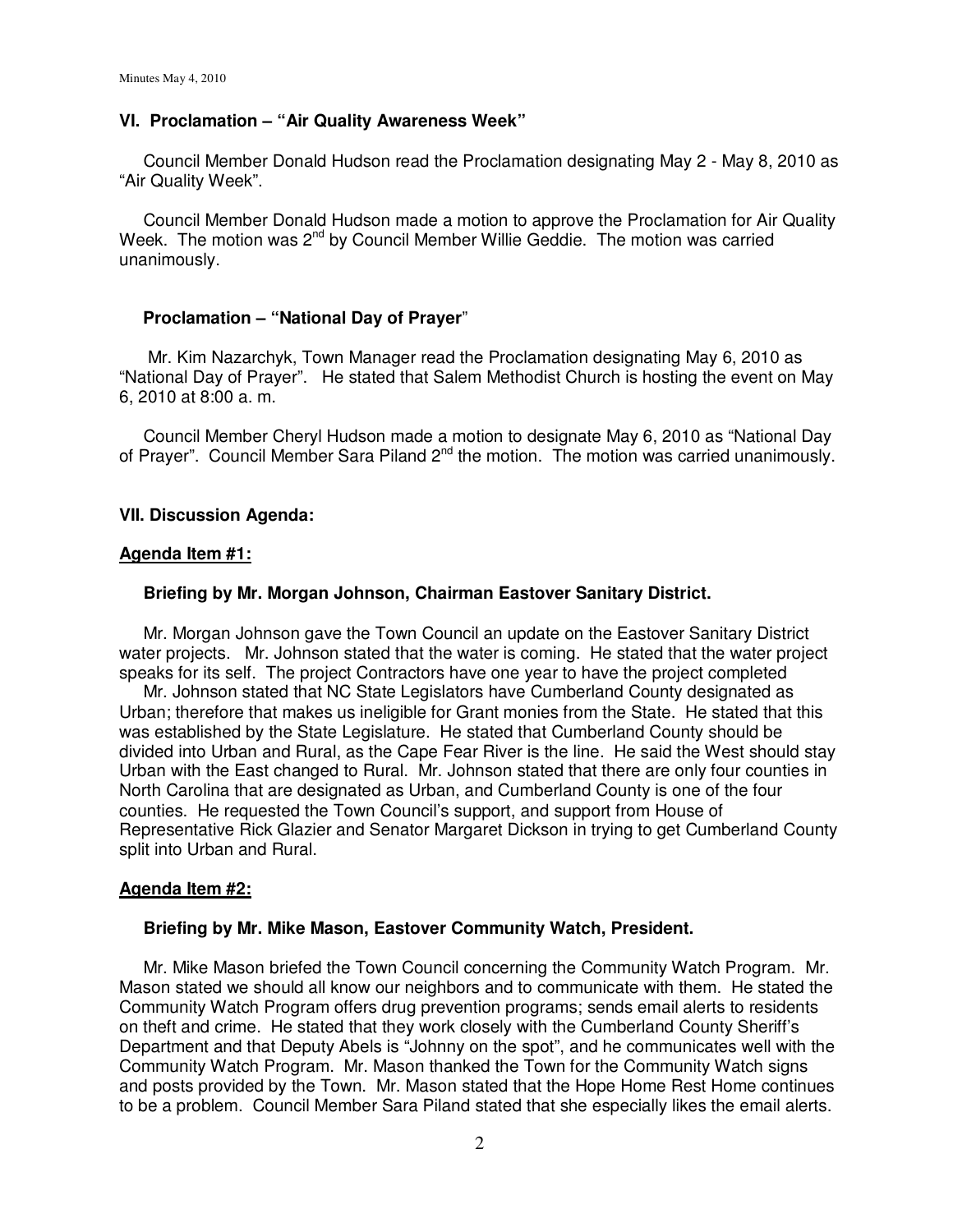## **Agenda Item #3:**

## **Approval of Budget Amendment 2010-03.**

 Mr. Kim Nazarchyk, Town Manager presented Budget Amendment No. 2010-03 to the Town Council. The Amendment will amend the General Fund, the expenditure s are to be changed as follows:

| <b>Department</b>                                       | <b>Increase</b>           | <b>Decrease</b> |
|---------------------------------------------------------|---------------------------|-----------------|
| Administration<br>Fire Department<br>Parks & Recreation | 7,490<br>16,220<br>13,490 |                 |
| Total                                                   | 37,200                    |                 |
| <b>Revenues</b>                                         | <b>Increase</b>           | <b>Decrease</b> |
| <b>Property Taxes</b><br><b>Woodland Park (Talley)</b>  | 31,200<br>6,000           |                 |
| <b>Total</b>                                            | 37,200                    |                 |

The total General Fund with amendment is \$1,353,600.

 Mr. Nazarchyk stated that we continue to get property taxes. He stated that the collection rate for property taxes is 98.6% and vehicle tax collection rate is 75.0%.

 Council Member Sara Piland made a motion to adopt budget Amendment Ordinance No. 2010-03 as stated. The motion was  $2^{nd}$  by Council Member Cheryl Hudson. The motion was carried unanimously.

## **Agenda Item #4:**

## **Presentation of 2010-2011 Budget and Schedule a Public Hearing by Mr. Kim Nazarchyk.**

 Mr. Kim Nazarchyk, Town Manager presented the proposed FY 2010-2011 Budget to the Town Council. He stated that the proposed budget is \$74,900, or 6% less than the previous fiscal year. He stated that we currently have a 98.6% property tax collection rate and a 75.0% collection rate on vehicles. Mr. Nazarchyk suggested that the Town Council have a workshop to discuss the budget on May 18, 2010 at the Town Hall, and also to set a date for a Public Hearing on the Towns Budget.

 Mr. Nazarchyk stated that the three main revenue sources for the Town are Property Taxes, N.C. Franchise Taxes, and the Local Option Sales Taxes. He said the Town would continue to fund the Fire Departments and the Fire Chiefs Association at 10.5 cents per hundred dollars of evaluation. He stated that the Town of Eastover currently provides Police, Fire, Parks & Recreation, and Zoning Services to its residents, and street lights along Dunn Road will be installed by mid-summer. He said that this budget does not provide for an expansion of those services. However, the budget does contain increases for personnel salaries and benefits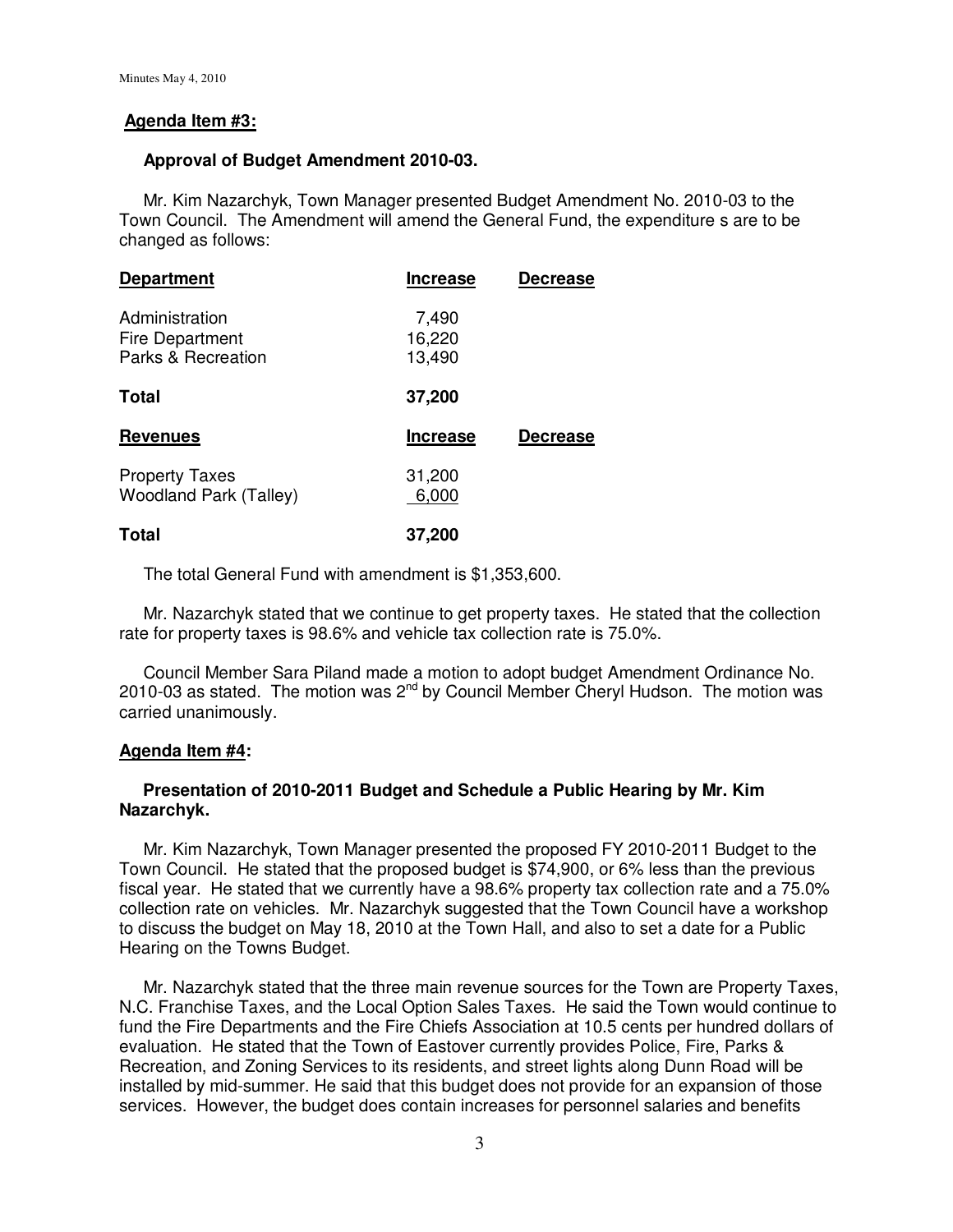(\$18,862 includes additional part time for office), and \$12,000 has been allocated for replacement of heating & air units at the community building. Additionally, increases have been built into rent and utilities in the event the Town Hall can expand its current office space. He stated that funds have also been allocated for installation of electrical outlets on the light poles for holiday lighting.

 Council Member Cheryl Hudson made a motion for the Town Council to meet on May 18, 2010 at 4:00 p.m. at the Town Hall to have a working session on the proposed budget. The motion was 2<sup>nd</sup> by Council Member Willie Geddie. The motion was carried unanimously.

 Council Member Cheryl Hudson made a motion to set the date of June 1, 2010 for the Public Hearing on the Town of Eastover's Budget for FY 2010-2011. The motion was  $2^{nd}$  by Council Member Benny Pearce. The motion was carried unanimously.

### **Agenda Item #5:**

### **Discuss the Contract with the Cumberland County Planning & Inspection Department for Eastover's Planner for FY 2010-2011.**

 Mr. Kim Nazarchyk, Town Manager stated that we are reviewing the Cumberland County Planning Department Work Program for the Town of Eastover that comprise the upcoming fiscal year (2010-1011). The following are the items listed on fiscal year 2009-2010 for the Town of Eastover:

 1. Ensure staff recommendations are consistent with the goals of the Eastover Detailed Land Use Plan and existing and future development.

 2. Consistency of development standards within the Town, and Town's Municipal Influence Area.

 3. Staff recommendations for possible revisions to landscape regulations within the Zoning Ordinance.

 4. Re-evaluation of portions of the Eastover Detailed Land Use Plan as determined by the Town Board.

 The staff will continue to perform ongoing area studies, GIS analysis, transportation studies, zoning and subdivision administration, and other functions as requested by County management, Commissioners and Planning Board.

 Mr. Nazarchyk asked if we needed to add or amend any additional elements to this agreement. Attorney John Jackson stated that he felt we should ask for 50% of Mr. Matt Rooney's time. Mr. Nazarchyk stated that the contract currently cost \$3.31 per resident and \$12,200 per year. He stated that it appears Cumberland County Planning & Inspections Department appears to be doing a good job for us.

### **Agenda Item #6:**

#### **Discuss banners and decorations on street lights.**

 Mr. Nazarchyk stated that the original request to Progress Energy for street lighting did not include electrical outlets on the poles. He stated that we can hang banners on their poles but we are responsible for the hardware and the installation of the hardware. He said the banners must be 11 feet off the ground and be a specific size. He stated that there are 41 poles and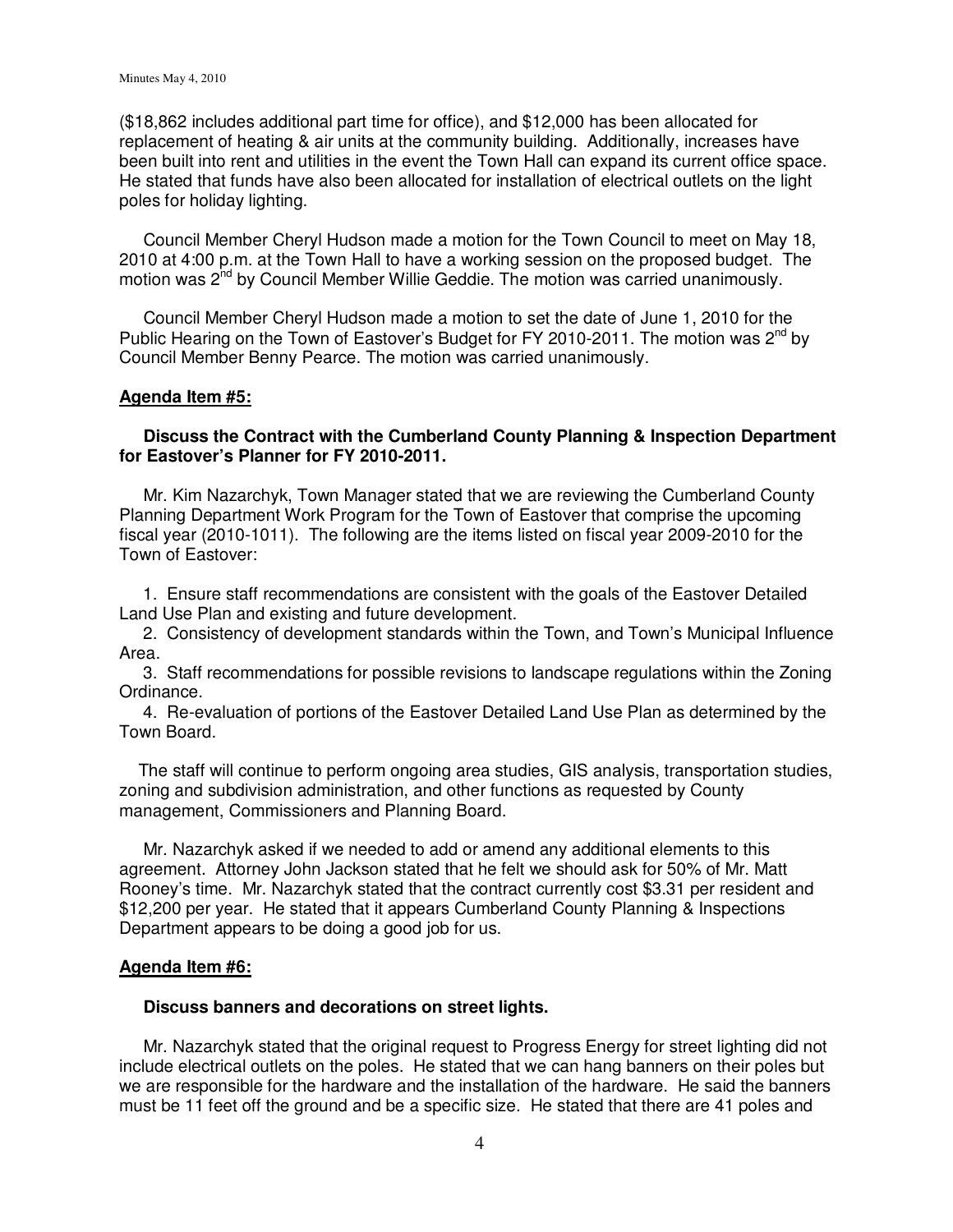each pole will have a street light, and the poles are from Murphy Road to Beard Road. Mr. Nazarchyk stated that Progress Energy can add the electrical outlets at any time at a cost to rent of \$2.38 per pole X 41 poles X12 = \$1,170.96 per year; or an upfront payment of \$169.48 X 41 poles = \$6,744.09 forever. He stated that he felt the upfront payment for the outlets was the best buy.

## **VIII. Receive Mayors Update**:

 Mayor Charles McLaurin thanked Ms. Judy McLaurin for a job well done on the Town's Flag and Banners.

Mayor McLaurin stated that work will begin on the Woodland Park May 5, 2010.

 Mayor McLaurin stated that the Nation Day of Prayer services will be held May 6, 2010 at Salem Methodist Church at 8:00 a.m.

 Mayor McLaurin stated that Bruce & Kathy Sykes donated the first flag to the Town of Eastover at a cost of \$300.00. He stated the Town is very appreciative of this donation.

 Mayor McLaurin stated that the Mayor's Coalition Meeting is scheduled for Friday May 7, 2010 at the Wade Town Hall.

Mayor McLaurin stated that Council Member Cheryl Hudson is going to Europe next week.

 Mayor McLaurin stated that Council Member Willie Geddie was awarded the "Old North State Award" from the Governor of the State of North Carolina. This honor was bestowed to Council Member Geddie on Heritage Day.

 Mayor McLaurin stated he was concerned about the tires being dumped on Middle Road. We are watching and will catch the persons doing this.

# **IX. Receive Council Members Updates:**

 Council Member Sara Piland stated that we may possibly get a second Deputy to be on duty in Eastover to cover the evening hours.

 Council Member Willie Geddie commended the Eastover Community Watch for a job well done.

# **X. Receive Town Managers Update:**

 Mr Kim Nazarchyk stated that we have concerns at local motel. He stated that a lot of Emergency Personnel and Law Enforcement time is being utilized at this motel.

 Mr. Nazarchyk stated that there are four properties that have been alerted to clean up. He said the cows and horses do meet standards.

Mr. Nazarchyk stated that this is National Clerk's Week for city & towns. He said there will